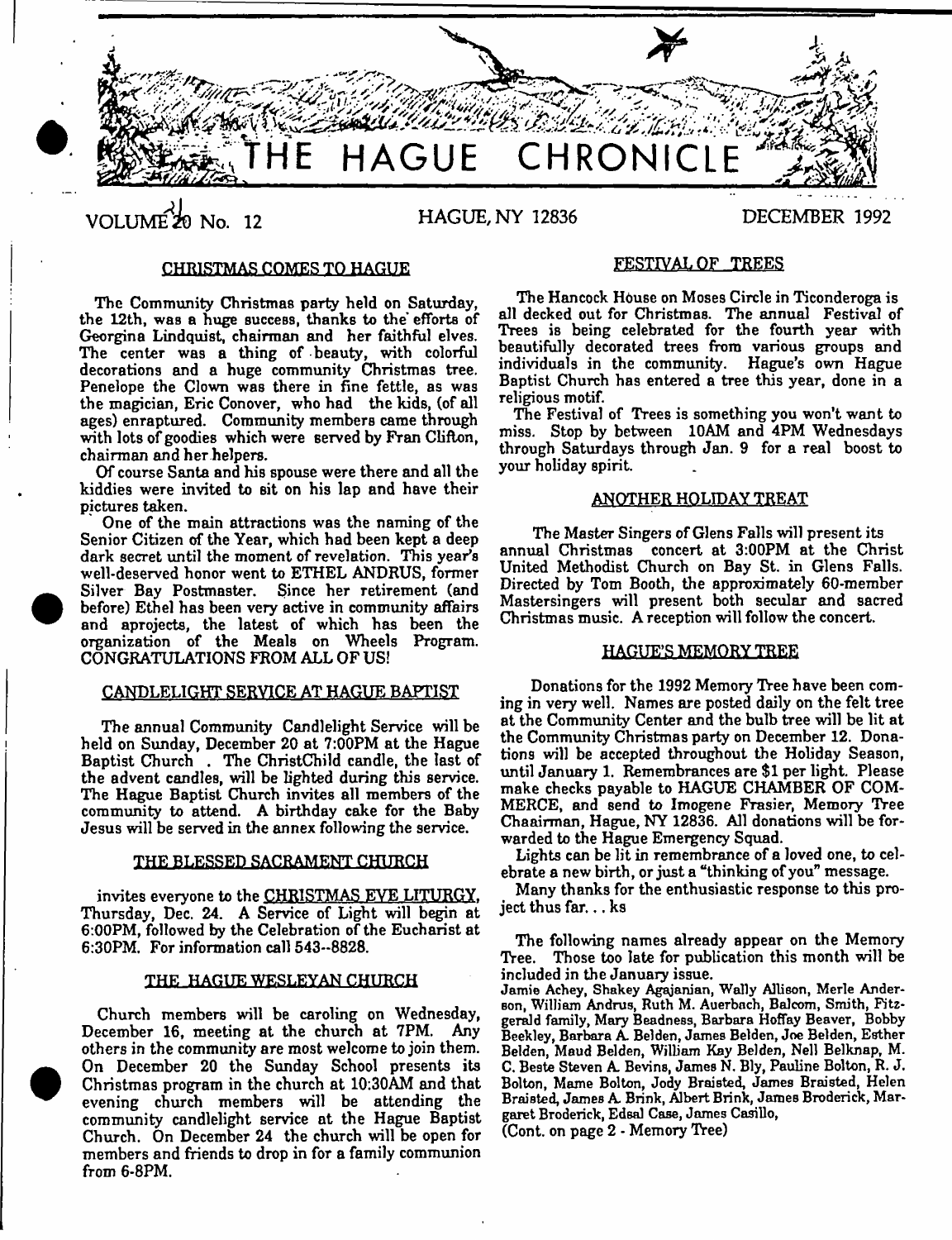## MEMORY TREE (Cont.)

Edward F. Cassidy, Augusta Clifton, Frances Clifton, Mattie Clifton, Eleanor Conlon, Mabel Conlon, Wally Conlon, Charles Conlon, Ernest Conlon, Wilbur Conlon, Carrie Conlon, Irene Coveney, Alison Craig, David M. Darrin, Gene Delsignore, Gene Denno, Marion Denno, Joe Denno, Archie Denno, Sr., Archie Denno, Jr., Sarah Denno, Edward Dunklee, Westhill Densmore, Louise Densmore, Vincent E. Dwyer, Earl Elthorpe, Gladys Elthorpe, Kenneth G. Engler, Sr., E. R. Ferguson, Sr., Nellie K. Ferguson, Mary E. Ferguson, Fred Fish, Charles Fish, Floyd Fish, Sr., Helena Fish, Herman Fish, Myra L. Fish, Eric Fitzgerald, John Fitzgerald, Robert Fitzgerald, Lawrence Fortier, Noble Fortier, Alice Frasier, Carl Frasier, Clifton Frasier, Dale Frasier, Donald Frasier, Donna Lynn Frasier, Hazel Frasier, Lee Frasier, Mary E. Frasier, Mary Ross Frasier, Richard S. Frasier, Samuell R. Frasier, Stanley Frasier, Valeda Frasier, Veril Frasier, Valeda Frasier, William Frasier, Anne Marie Frederickson, Donohue F. Glennon, DDonald M. Goodfellow, Joan Grady, Bethany Granwhr, Earl Hayford, Evon Marie Hayford, Hayford, Mary Hayford, Richard Hayford Ernie Heidingsfeld, Dorothy Henry, John T. Henry, Happy Homer Henry, Robert E. Henry, Archie Herrick, Gert Herrick, Jim Herrick, Rev. John J. Hogan, Sam Hoyt, Joseph Howard, Lisa Howard, George Huestis, Edward P. Hume, Louise Hume, Robert E. Hume, Joseph Hunter, Robert Hunter, Gerald Hutchinson, Adelaaide Igoe, Frank Igoe, Alice Johns, Florence Johns, Ray Johns, Willard T. Johns, Williard T. Johns, Jr., Curtis Jordon, Robert Wilson Keller, Jack Kennedy, Betty Lambert, Harold Lambert, Bob Larter, Ray Laundree, Marge Laundree, Rev. David Lawrence, Richard M. Leonard, William Lyon, Joseph Malloy, Don Martin, Frank Martin, Jessie Martin, John Martin, Barbara May, Madeline May, William May, Gordon May, Elaine McKee, James McKenna, Elizabeth McKenna, Rev. John A. McCarthy, Robert S. Meade, Roy Meeker, Ro Meeker, Alvin Middleton, Walter Middleton, Betty Monroe, Byron Monroe, Eva Monroe, Harry Moore, Anna Novotny, Helen Novotny, Louis Novotny, Jr., Louis Novotny, Sr., William Novotny Sr. Alfred Ostrander, Laurie Pannell, Mary Peria, Charles Peria, Anna Peria, Kingsley Peria, John Peria, Tom Peria, Claire Piantadosa, Jason Polachek, Leane Polachek, Scott Polachek, Camille Pomponio, Harold Porter Louise Prentiss, Ruth Rand, Reginald Rand Sr., Thelma Rand, Harry Rand, Margaret Robinson, Mildred B. Ross, Julia B. Ross, Wilford C. Ross, Wesley Ross, Gerard Santaniello, Forrest Shattuck, Mabel Smith, Thomas G. Smith, Louis Spelman, Sr., Louis Spelman, Jr., lone Spencer, Anne Spreeman, Frederick Spreeman, Harold Stafford, Marshall Stark, John Sullivan, Clarence Swinyer, Dolly L. Swinyer, Jack Tinker, Tobin Family, John Trombley, Meirlda Trombley, Anna Trudeau, Clifford Trudeau, George Urice, Jay AA. Urice Sr., Jeane Urice, Marguerite Urice, Dorcas Walsh, Dr, James Walsh, Elizabeth Conlon Waters, Francis, Ethel M. Watts, Walter W. Watts, Walter G. Watts, Walter L. Watts, Edward G. Watts, Ray Weisgerber, Burton West, Bessie West, C. Frank West, Lucinda West, Adrian Wiltsie, Miriam M. Wray, Theodore Wray, Val H. Wilson, Lottie Yeoman

## HISTORICAL SOCIETY

On Wednesday, Dec. 16, the Hague Historical Society will hold its annual Show and Tell night at the Hague Community Center. Social Hour will get under way at 7:30PM with the meeting to begin at 8PM, Each person attending is invited to bring some article of interest which is over 50 years old (other than one's spouse) to talk about.

### CHAMBER OF COMMERCE NEWS

Things are fairly quiet with the Chamber this month, now that the Senior Citizen of the Year has been chosen, and the Memory Tree project is under way. thanks to Tbm James and his committee members for helping choose the 1992 Senior Citizen, and to Imogene Frasier for her help with the Memory Tree.

The Chamber Christmas party is scheduled for December 16, hosted by Bob and Lyn Patchett. Members have been called, and we thank the Patchetts for this annual hospitality during a very busy holiday season.

Congratulations to the 1992 Senior Citizen of the Year, and Happy Holidays to all... ks

# RECENT ACQUISITIONS IN THE HAGUE MUSEUM

• A copy of the Pictorial History of the Silver Bay Association, donated by Mark Johnson.

• A copy of the Warren County Susquicentennial issue of The Post Star 1963.

• A pair of women's winter leggings. Both of the above items donated by Doris Bolton.

• Crosscut log saw used on the West Farm prior to 1930. One of the early Industrial Arts tools, it was donated by the Town Historian. Frank Koenig fastened it to the Museum wall.

• Two pictures of students of West Hague Dist. No. 3 1920 and 1922. One is of the complete student body. Both are on the bulletin board.

• High School yearbooks from 1967-1979 are on display on one of the new shelves. Can someone spare earlier copies of the yearbooks?

• A copy of graduation exercises June 25-26,1954

• Also many copies of graduation invitations over a span of several years. A fantastic gift form Michele Brunet.

#### "STUFF"

Betty Buckell's latest endeavor, STUFF, has just been released and is available at the Bookmark and Dragonfly Book Store in TIconderoga for \$15.00. The book is 186 pages, includes 90 pictures - old photos and prints, besides art work by Buckell.

This is a collection of love STUFF, huntin' STUFF, historical STUFF, knee slappin' STUFF, and just plain STUFF STUFF that happened round about the Lake George-Champlain shores - or deep in the haunts of the Adirondacks.

Of local interest are whoppers about Mace Stone, a character who lived a long time ago near Rogers Rock Included also are tales about Fort Ticonderoga, a legend about buried gold near Hague, sea-monster nonsense of both lakes and lots more.

Credit is given on the frontispiece to The Hague Chronicle and its editor for the use of a story about Jack Carney's unusual way to catch a deer, which appeared in this paper a number of years ago.

Other books by Buckell include No Dull Davs at Huletts, Old Lake George Hotels, and Boats..

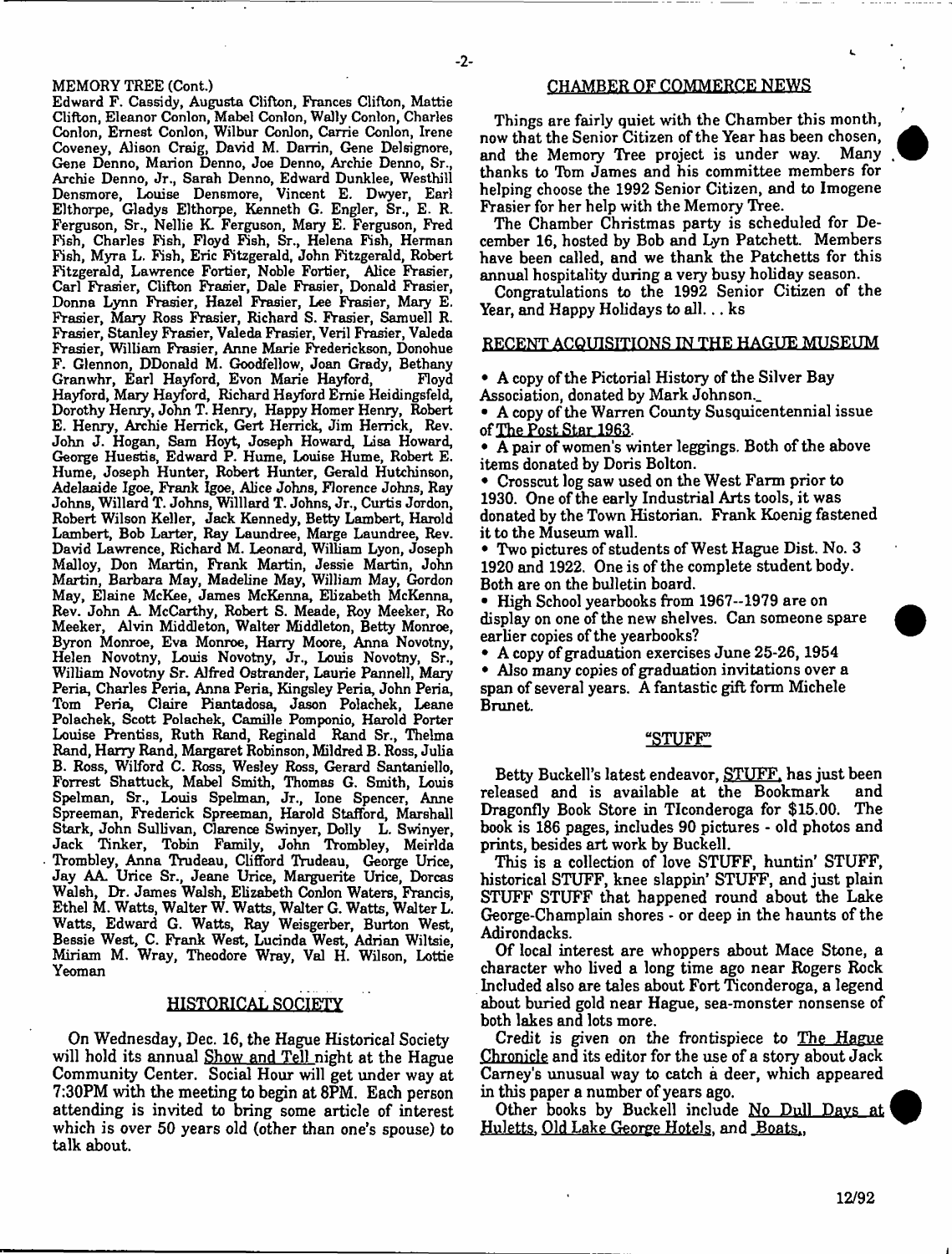## ZONING BOARD OF APPEALS - 11/19/92

James Howard (20-1-13.1) received an area variance with conditions from the ZBA for a mobile concesssion stand to be placed seasonally on the Nelson Waters property on Rt. 8. This project goes back to the Planning Board.

At the same meeting Doran (60-1-3.3) received a variance for his residential addition... gl

# HAGUE PLANNING BOARD -12/3/92

The Hague Planning Board meeting was long due to an extensive agenda which included a proposal by David Darrin (30-1-36) for an inn and restaurant on the old Beach side property on 9N. The Inn would contain 40 rooms and the restaurant would seat 75. A public hearing has been set for Jan. 7 at 7PM.

Although James Howard (20-1-13) received an area variance, with conditions, from the ZBA for his mobile concession stand, the proposal was denied by the Planning Board with a 3-ayes and 4-nays vote. The board was very concerned that the location would provide a traffic safety hazard.

After reviewing James Ward's Marine Storage (19-1- 4) application a motion was made to approve with SEQR conditions. All members voted yes.

Doran (60-l-3.3)application for a residential addition presented no negative reasons against. A variance had been received from ZBA. A public hearing has been set for Jan. 7 at 7:15PM.

A residential addition, 10'xl4' has been requested by Ryder (28-1-14). Many questions and the request for a visual concept by the owner was made by the board. A public hearing has been set for Jan. 7.

A public hearing will be held on Jan. 7 for a minor sub-division request by Kruger (8-1-15:16).

Site plan reviews have been set for the Darrin, Ryder, Doran and Kruger applications.

A discussion followed, the regular part of the meeting in which a recommendation for inspection of mobile homes was suggested. The matter will be brought to the attention of the town board... gl

#### TOWN BOARD -12/8/92

At the beginning of the town board meeting David Lawrence, chairman of the School Tax Investigating committee read a lengthy letter which can be read in its entirety on page 5 of this issue of The Hague Chronicle. Bruce Caza, assessor, suggested we follow the guidelines set by the committee but felt the town should wait to see if a change is possible in legislation. Hague is only one of many towns in NYS facing this same problem and if we present a class action suit alone it could prove very expensive.

Nelson Waters read a letter he received from the state defining conflict of interest. This he used to illustrate why he felt that Alison Craig (Planning Board) should be removed from that board.

Communications and Petitions:

ŧ

A letter of thanks to Elwin (Curly) Monroe for those beautiful Christmas trees.

Wendy Serbent wrote the supervisor about an inci-

dent with a runaway town truck which could have had serious consequences. Supervisor Belden has written a letter of apology and discussed the problem with the highway supervisor and committee.

Supervisor Belden wrote letter of thanks to Reale Construction for bridge work well done and materials and work on boat launch. A letter of thanks also to Jim Hirsch for work with town on bridge project.

Dr. Robert Collins, Ti School Superintendent, wrote with information for Resolution to commend Senator Stafford for his success in helping reduce transition assessment of State land.

Mr. Soliday protested (in a letter) any granting of a variance on Open Hearth Restaurant property permitting it to return to that capacity after a more than 2 year hiatus.

Special Committees;

The Holiday Craft fair held by the Youth Committee in Nov. was a great success. A skating party is planned for Dec. 29 at the new skating rink, beside the Community Center. If rink is not complete, the skating will be held at Silver Bay. Time: 2:30-4:30PM.

Regular Committees;

The old town hall has been closed for the winter.

Delivery to Highway Dept has been made of new sander.

Planning and Zoning plans training session in 1993. David Darrin has proposed the building of Inn on Beach side property.

More organization for 1993 at the landfill.

Short Term Committees:

Motion passed to approve Charles Parlin and Dick Frasier to serve on hospital board as representatives of Hague. The new hospital board will take over on Jan 1, 1993.

New Business;

A suggested resolution for a Safe Homes Program was tabled.

End of Year meeting December 29 at 6PM to audit the town books by board.

Kiwanis Club will sponsor a skating rink on the Community Center property.

Warren County has given 100% aproval to a contract with Hudson Falls burning plant. This should help keep Hague's tipping fees down.

A RABIES CLINIC WILL BE HELD ON DECEM-BER 18 AT THE HIGHWAY DEPT. 6-7:30PM.. .gl

#### HAAGUE YOUTH COMMITTEE Karen Costello

The Craft Workshop for Kids held last month was a big hit with 43 kids attending. They created many nice things from angels and candleholders to tiles and ornaments. Thanks to the crafty people who taught the handiwork: Fran Clifton, Lois Strum, Carolyn Bailey, Shelley Gautreau, Debbie and James Girard, Cindy Coon, Debbie Breitenbach, Karen Costello and their helping hands, Dottie Henry, Kitty Zacharenko, Val Lawrence, Bobby Porter and the many parents there. Refreshments were served (good trail mix, thanks to Evelyn Monroe and Debbie Girard) and door prizes were awarded. Good time! (Cont. on page 4 YOUTH)

12/92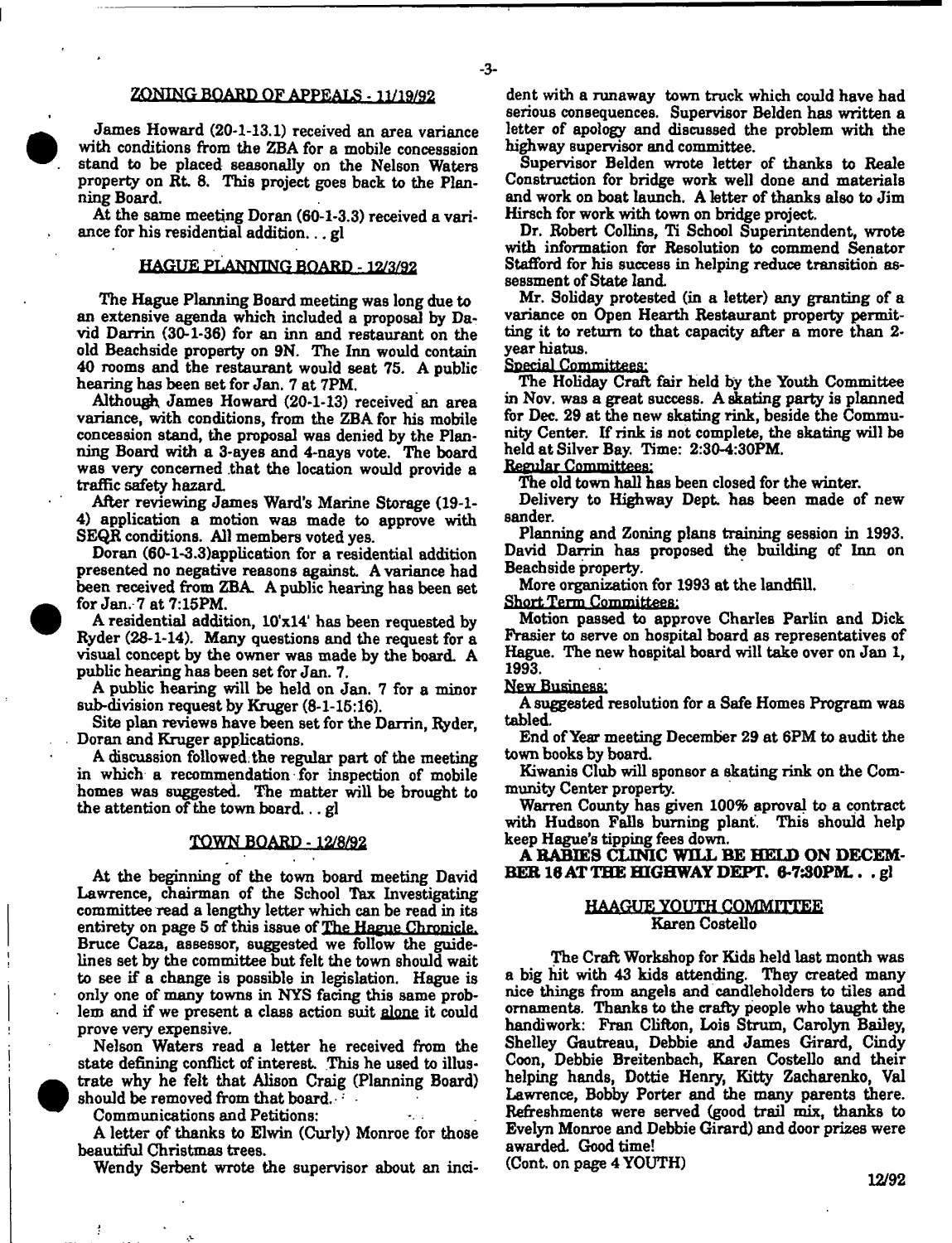YOUTH (Conk from page 3)

The December activities are depending on the weather and an important project that needs helpers. On Sunday, Dec. 13 at 11:30 there will be a work party to begin construction of an ice skating rink at the Hague Community Center parking lot. The Kiwanis Club of Ticonderoga has very generously donated materials, time and laborers to build the rink. Materials are being provided by Rudd Van Voorhis; Wait Waters has given time and the use of his equipment. Dave DeLarm will be transporting the - materials. We thank all who have aided this exciting project and hope the community will enjoy the ice rink this season. Thanks also to Mary Laundree who has offered use of a snow blower for. maintenance. A big thanks to A1 Johns, Arcady Bay Estates, who is volunteering his time and effort to head the committee of Kiwanians in charge of this project

As I said, our next activities planned are ice skating parties on the new rink on Tues, Dec. 29 and Thurs. Dec 31 from 2:30-4:30. Hot chocolate and donuts will be served to keep the energy level up. So sharpen your skates and come exercise those ankles!

A reminder that the Ti Youth Commission activities outlined in a monthly newsletter distributed in Ti Schools, are open to Hague youth. We encourage participation as we provide funding for their program for our youth.

## CUB SCOUT PACK 21 NEWS Karen Costello

Thanks again to all who participated in our fall fundraiser. Top earners were Thor Gautreau, Peter Hutchinson and Josh Plass.

Den #3 members have all completed requirements for the Webelo badge and are working on Citizen, Family and Scientist

#4 learned some "hard lessons" about disabilities, created seed art, enjoyed the legend of Hiawatha, overcame some backyard obstacles and took a star-gazing trip to the Ti Planetarium - all in one month!

Den #2 has "launched" into the season with homemade catapults, while working on their Engineer pins. Nate Lawrence has earned his Sportsman pin. They tried their hands at wood-burning, making room signs. They're planning their own Christmas party with a movie, special treats and gift exchanges before a 2-week break (for their leaders).

Happy Holidays to All!

## MOSES-LUDINGTON PARENT BOARD LOOKS TO XHE.fUTURE

"The reorganization of the MLH Board of Directors is moving smoothly", reported Edward LaRock, chairman of the Parent Board of the Moses-Ludington Campus in Ticonderoga, NY. One of the changes that the three towns who have contracted with the hospital for medical services for the coming year wanted to see instituted was a down sizing of the current board. In addition to the downsizing, officials in the towns of Ticonderoga, Hague and Putnam also wished to have

representation from each town on the new hospital board. LaRock indicated that the towns will have two representatives each who will sit on the new board..

The balance of the thirteen member board will b made up of five members from the area, plus th International Paper Co. Mill Mgr. by virtue of his position and the President of the Medical Staff, by virtue of his position. Currently the towns are in the process of selecting their representatives. Hague's appointed representatives will be Richard Frasier, town board member and Charles Parlin, Jr.

The new hospital board will face a formidable task to stabilize the rural facility. The NYS Dept of Health has recognized that Moses-Ludington has the distinction of being the most remote hospital in the state. Thus the Health Department realizes the importance of providing continued health care services to the area. The department has therefore directed the hospital to form a task force to work with the Adirondack Rural Health Network, Glens Falls Hospital and the Hudson Headwaters Health Network to explore all possible options of health care that could be provided to the residents of the area given the utilization and the reimbursement system. Moses-Ludington will be one of four pilot projects in the state to see if solutions to adequate rural health care can be found. The department is providing a grant to assist the work of this group. The task force has been formed and the initial meeting has taken place.. It is much too soon to expect any results from this effort, but it can be said that there are some encouraging possibilities that might be forthcoming if all of the pieces can be put in place.

The search for a surgeon who can perform Caesari Sections continues unabated. We had hoped that by this writing it would have been resolved, but unfortunately, as so often is the case, another roadblock to this solution has appeared. A surgeon on board would allow the hospital to reopen the recently closed maternity unit, thus giving a big boost toward increased utilization.

Meanwhile the search for a permanent Campus C.E.O. is moving forward. The search committee, made up of members from the Hospital, Nursing Home and the Towns, has narrowed, the list of applicants to those that they would like to interview. Letters have gone out with additional information to help these candidates de- . tide if they wish to pursue their application further. Three candidates have already been scheduled.

The object of all these efforts is to provide the highest level of health care in the Ticonderoga area at no additional cost, or if that is not possible at a very minimal cost. There is every reason to believe that this objective can be met. Two critical ingredients to the success of whatever evolves are a willingness on the part of everyone to give it a fair chance and for the entire seven town area that the hospital serves to become a part of the solution and to work in unison toward that goal.

, . . Bruce Craig

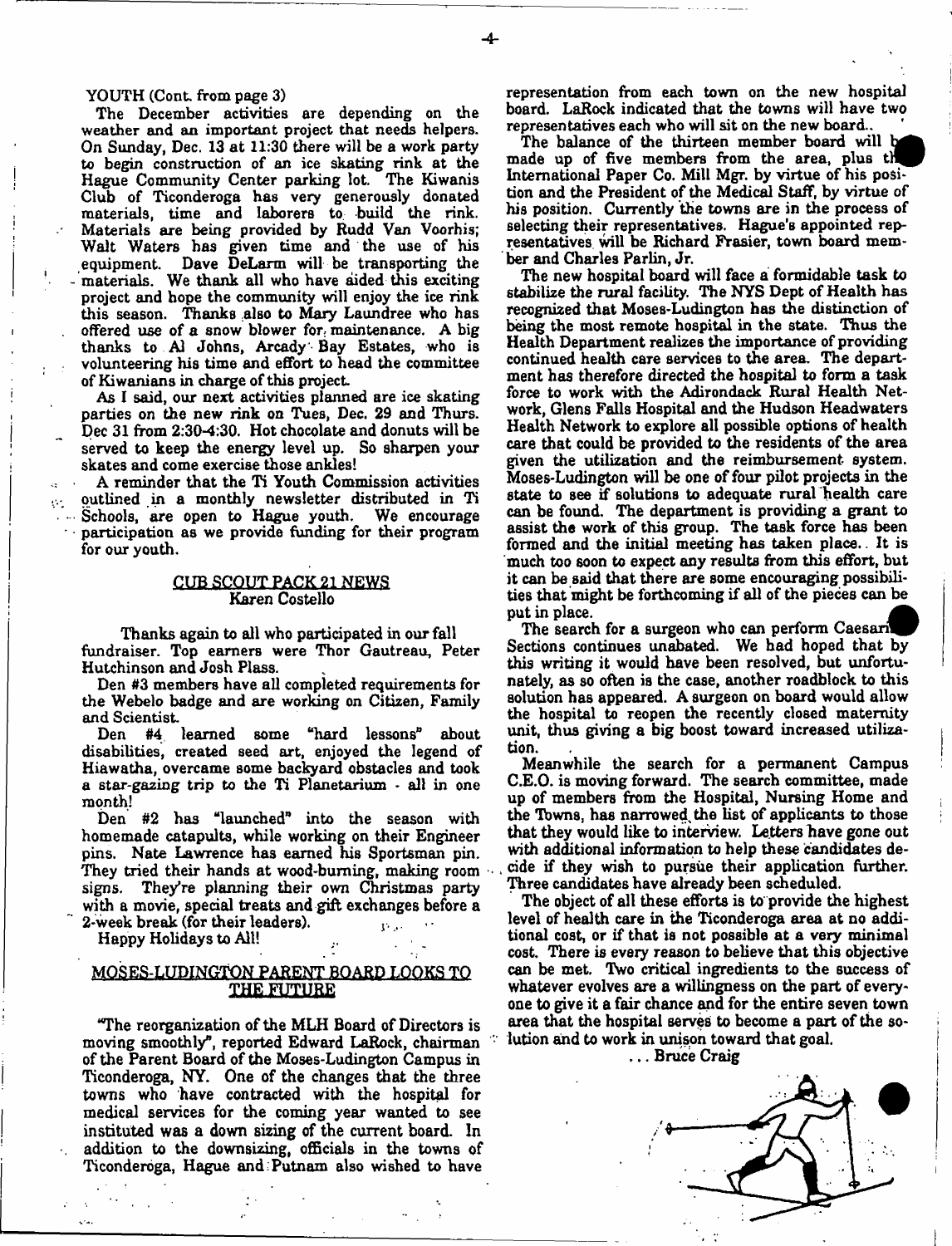#### BRUCE CAZA. TOWN ASSESSOR

- 5-

As the new sole assessor for the town of Hague, Bruce Caza, IAO, North Hudson, is responsible for reviewing and updating all assessments'for the town. Replacing Harold LaRose on August 24,1992, Bruce is not only the assessor for the town of Hague, but also for Chester and Horicon.

Mr. Caza has been an assessor for eight years, is married and the father of four children. He is presently on the Executive Board of the NYS Assessors Association, past president of the Warren County Assessors Association, 1989-91 and past president of the Essex County Assessors Association, 1987-88. He also holds the position of chairman of the Board of Assessors of the town of North Hudson. He is a member of the Institute of Assessing Officers (IAO) , with a professional assessor designation from the NYS Division of Equalization & Assessment.

Since taking over the reigns in Hague, Mr. Caza has defended 42 small claims for the town of Hague. The town won four of these claims. 21 claims were settled, with less than 25% deduction, 14 at 25% or more and three with no decision. An additional 13 claims have been referred to the NYS Supreme Court under Article 7.

Mr. Caza has been busy acquainting himself with the various properties in town and meeting with property owners. He is in Hague on most Tuesdays and Thursdays from 4:30PM - 8:30PM. However, it is best to call the Town Hall, 543-6161 during office hours (8AM-5PM) to make an appointment.

A questionnaire will be sent out in the near future to all property owners. It is important that they be filled out and returned, so that any mistakes can be rectified.

#### LETTERS TO THE EDITOR

I feel it necessary to respond to, your November editorial entitled, "Is this Democracy?" First, the time given by our town board for public input prior to the monthly board meeting is a "Right" and not just a privilege. This is one of the most important cornerstones in a Democracy. Your suggetion to have it taken away or suggests the dreaded communistic Totalitarianism way of life that is collapsing throughout the world today. This time should hot be taken away. This 30 .minutes each month is little enough to give to our tax payers compared to what they give to this community.

Responsible members of our community aplaud Mr. Belden for allowing our people to make comments and ask questions, the world today. This time should not be taken away. This 30 minutes each month is little enough to give to our tax payers compared to what they give to this community.

Responsible members of our community applaud Mr. Belden for allowing our people to make comments and ask questions. The November meeting was in no way  $\cdot$ out of order. Thank God that people care enough to come out to the Town Board meetings. ' This past year we have been able to depend on one time and date for each meeting. So what if three or four people So; what if three or four people

spoke out in the business part of the meeting. There are many things that need to be questioned and finally some accountability called for, from the Town Board and other boards that affect our town folk.

. Then you suggest that a Sargent at Arms be used to  $\epsilon$ control.....control the ones who are concerned enough to come out each month? Outragious!

You suggested that I had an axe to grind...that I had ridiculed members of the Planning Board. I simply explained to the Town Board what that group of people had put us through for nearly 9 months to place one mobile home on our 65 acres. You were there Editor. Surely, you must have observed their making us come back month after month...asking for more information each month....the same game that is perpetrated on many other people in our community. Information was given to the Town Board to enable them to act in behalf of the people they were elected to help. If they allow that board to play favorites after that information then their true motives will be exposed to the community at large.

You suggest that the citizens want to abolish those regularity boards. These boards could help if they would...help without favor of.a few. If they continue as they have for the year that I have watched them we may be better off. It is in frustration that some may have suggested this alternative. This paper has never, as far as I know, addressed the hypocritical attitudes of some of those on our boards that are so obvious to the most of the people in our community. It seems obvious why to most that real issues of concern are neglected and people like myself are attacked by this publication. "

We all want our democratic principals to work for the betterment of our community and have our right to address the leadership of our community without being accused of not being democratic. We will continue to exerrise them, Editor. It is our right. I urge you to be more objective and less bias in your reporting. This paper could help remove many of the concerns in our community by doing some expository reporting to help those in leadership be accountable for thier decisions that affect; us all. . . . /s/ Nelson Waters, Decker Hill Rd,

Editorial comment: I feel compelled to respond to the above letter. I have researched the privilege/right issue and quote from TOWN LAW, Art.  $41#5$  "Public Parand quote from TOWN LAW, Art.  $41#5$ ticipation - Generally"

"The residents of a town must be permitted to attend town boards meetings, but mav participate therein only to the extent permitted bv the rules of the town board. "The annual public hearing on the town budget differs, from a town board meeting in that its very purpose is to give the public an opportunity to express its views and to make inquiries in respect to budget matters, hence, the public may freely participate in such a meeting."

The town board is required to hold one meeting every month to conduct its business. Those who wish to attend this meeting may, but once the meeting is called to order, it is Btrictly a meeting of the town board and anyone is out of order who interrupts. It has been the policy of the town board (but not in writing) that people may express concerns prior to the meeting. There is actually no time limit (such as 30 minutes) set aside for this. It is this editor's suggestion that if there are too (Cont. on page 6 LETTER) 12/92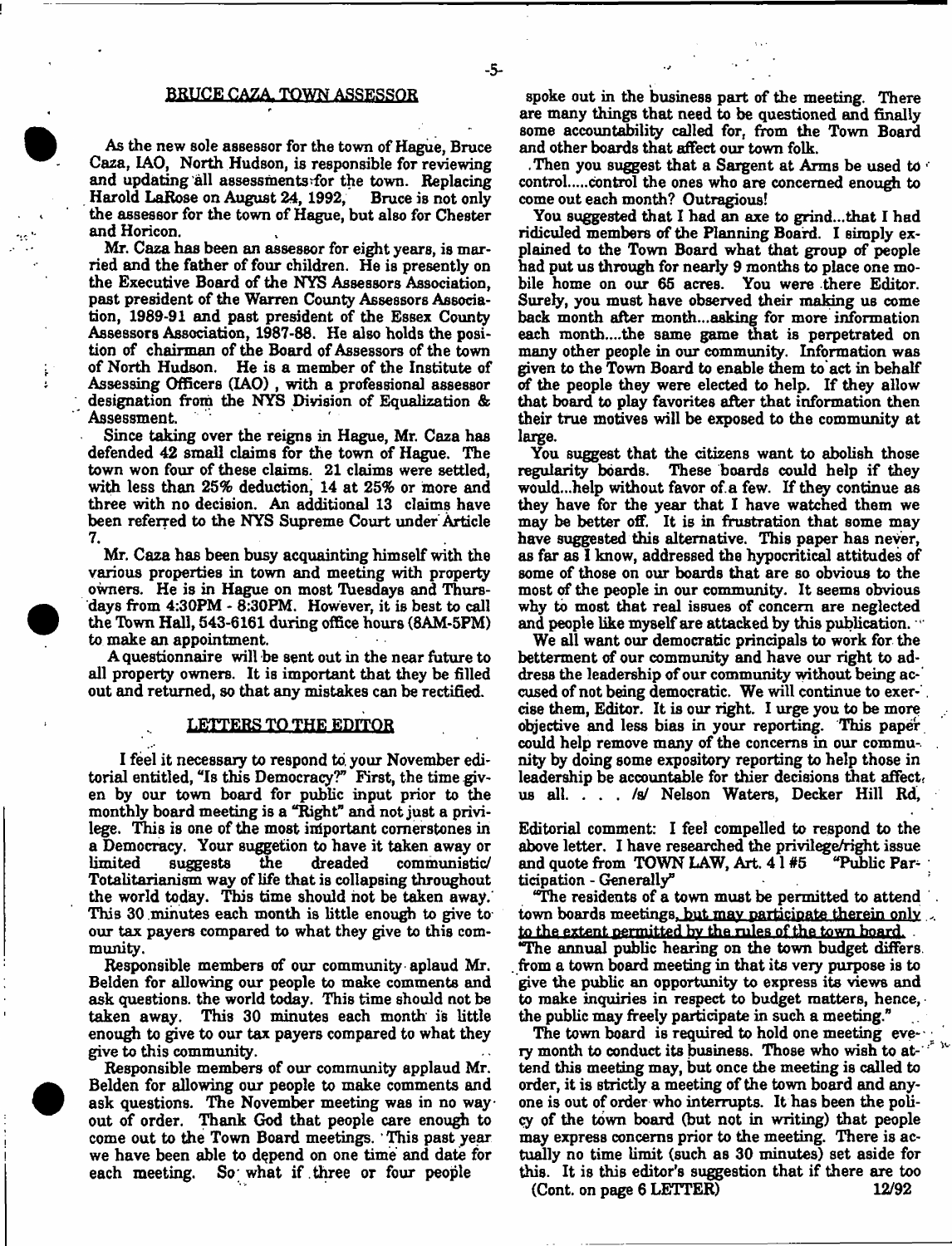#### (LETTER Cont from page 5)

many concerns to consider prior to the business meeting, that a special town meeting be held, apart from the official business meeting, when the town board will listen to the concerns of the people...  $d_j$ h

The following letter was written by The Hague School Tax Committee to the Supervisor and Town Board and presented at the Town Board meeting on December S.

The meeting between the New York State Division of Equalisation and Assessment and various representatives from Warren County towns was most revealing. However, it only revealed what the previous tax committees already found. Equalization and Assessment must abide by its present day structure and way of doing things. The only way to change their ways is through legislative action.

The town of Ticonderoga over-assesses International Paper; Equalization and Assessment corrects that over-assessment with an equalization rate which drops the full value of Ticonderoga for apportionment of taxes with the Town of Hague. Then Ticonderoga turns around and uses the over-assessed value of International Paper to distribute a favorable tax rate to its smaller property owners. International Paper is suing the Ticonderoga School District as a party in this purposeful over-assessment practice. Equalization and Assessment acknowledges the discrepancies between values given to International Paper by Ticonderoga's assessor, International Paper's appraisers, and Equalization and Assessment. One property owner cannot officially protest another property owner's assessm ent Equalization and Assessment cannot officially question any town's assessments. The whole scenario is similar to what Equalization and Assessment curiously terms, "stealing the lag", when equalization rates are inaccurate due to a time lag. In our case the Town of Ticonderoga "steals the lag" as a matter of procedure.

What it comes down to is that Ticonderoga is over-assessing International Paper and "stealing the lag" from Hague and all only to benefit the smaller property owners in Ticonderoga. Stealing may be legal in the mixed up world of property taxes, but it is still a mean way for Ticonderoga to treat its neighbors and major employer. The practice must be protested at Town of Ticonderoga official meetings as a matter which is unfair, albeit legal, and correctible by the Ticonderoga officials who have any sense of fair play.

Ä.

It seems amazing to us that we entered into yet another tax deal based on property values with the Town of Ticonderoga to bail out the failing private enterprise, Moses Ludington Hospital, .without more sou] searching and protest of the school tax problem. Once somebody steals, it is hard to trust them again. The chairman of the Board of Supervisors of Warren County was adamant in warning our town supervisor', not to enter into a contract with Ticonderoga and the hospital. We only hope our town will not be liable for any long tail expenses accrued during the time period of our contract, but which are still payable long after the fact.

Be that as it may, now International Paper is well positioned to win its suit against the Ticonderoga School District. If they do win, millions in back taxes may be applied to both towns in the Ticonderoga School District. Again, based on the present way that the Town of Ticonderoga "steals the lag", and on the fact that Equalization and Assessment's value for International Paper is even lower than International Paper's own appraisal, Hague would pay much more than its fair share of back and present day school taxes. Remember this is all with the backdrop of having gained nothing throughout the years of Ticonderoga's over-assessment of International Paper and process of "stealing the lag" from Hague.

 $\sim$ 

The Town of Hague may have gained in terms of educatioby joining the Ticonderoga School District, but in terms of property taxes for the school, Hague came out the big loser. The Town of Hague lost more each year thereafter, and the Town of Hague stands to loee again, and to lose a lot more, whethe^B or not International Paper wins its suit. If International Paper wins its suit and seeks back taxes, the loss would abe unprecedented for Hague property tax payers.

Afr much consideration, our simple recommendation to the Town of Hague supervisor and the Town Board is that we hire = a top notch tax attorney who would take steps toward two class action suits. In order to challenge this "stealing the lag" . in the environment of International Paper's suit, we suggest that our tax attorney prepare a class action suit against the Town of Ticonderoga, The Ticonderoga School District, and the New York State Division of Equalization and Assessment. At the same time, this attorney should prepare to defend the Town of Hague against the application of any back taxes to our town via the International Paper suit. The second class action suit should be against the Town of Hague and its previous assessor for the .preparation of an unsatisfactory reevaluation.

In the meantime the School Tax Committee should publicly recommend that citizens file Small Claims Court and Article Seven actions against the Town of Hague, as very few of the re-evaluations seem to stand up in court. Likewise, if the Town of Hague is unable or unwilling to take any such legal action, we further recommend that the School Tax Committee act on behalf of and with the support of the people of Hague by taking any of the above or other actions necessary to solve this problem that will never go away and which only will get worse... Hague School Tax Committee

#### HAGUE VOLUNTEER FIRE DEPARTMENT \_

In November there were 3 ambulance runs, involving 430 miles and €7 man hours. There were 3 fire calls in October and 4 in November.

Annual elections results: President - Lu Megow; Vice President - Mark Johnson; Treasurer - Linda Coffin; Secretary - Joan Belden; Fire Chief - James Young; Asst. Chief - David Hoffay; Captain - John Breitenbach, Jr.; Lieutenant - Martin Fitzgerald, Jr.; Foreman - Mark Rutkowski; Property Man (Hague) - Ron Graser; Asst. Property Man (Hague) - Jim Snyder; Custodian - David Snow; Property Man (Silver Bay) - Martin Fitzgerald, Sr.; Ast. Property Man (Silver Bay) - Reginald Rand; Custodian (Silver Bay) - John Breitenbach, Sr.; Asst. Captain \* Bill Montgomery; Food Chairman - Joyce Monroe; Directors for \*93 - Norman Strum, George Shoemaker, Mark Martucci... ewa

#### HAGUE SENIOR CITIZENS CLUB

The Hague Senior Citizens Club will NOT have a meeting in December, but please recruit your energies for our first meeting in the New Year. On Jan. 26th we will have a party (& vote to delay our Christmas party was unanimous) and we are looking forward to a large and loyal attendance.

Our November elections resulted in the following officers: President - Georgina Lindquist; Vice President Doris Bolton; 2nd Vice President - Marguerite West Treasurer - Ethel Andrus; Secretary - Ethel Andrus. . . . ewa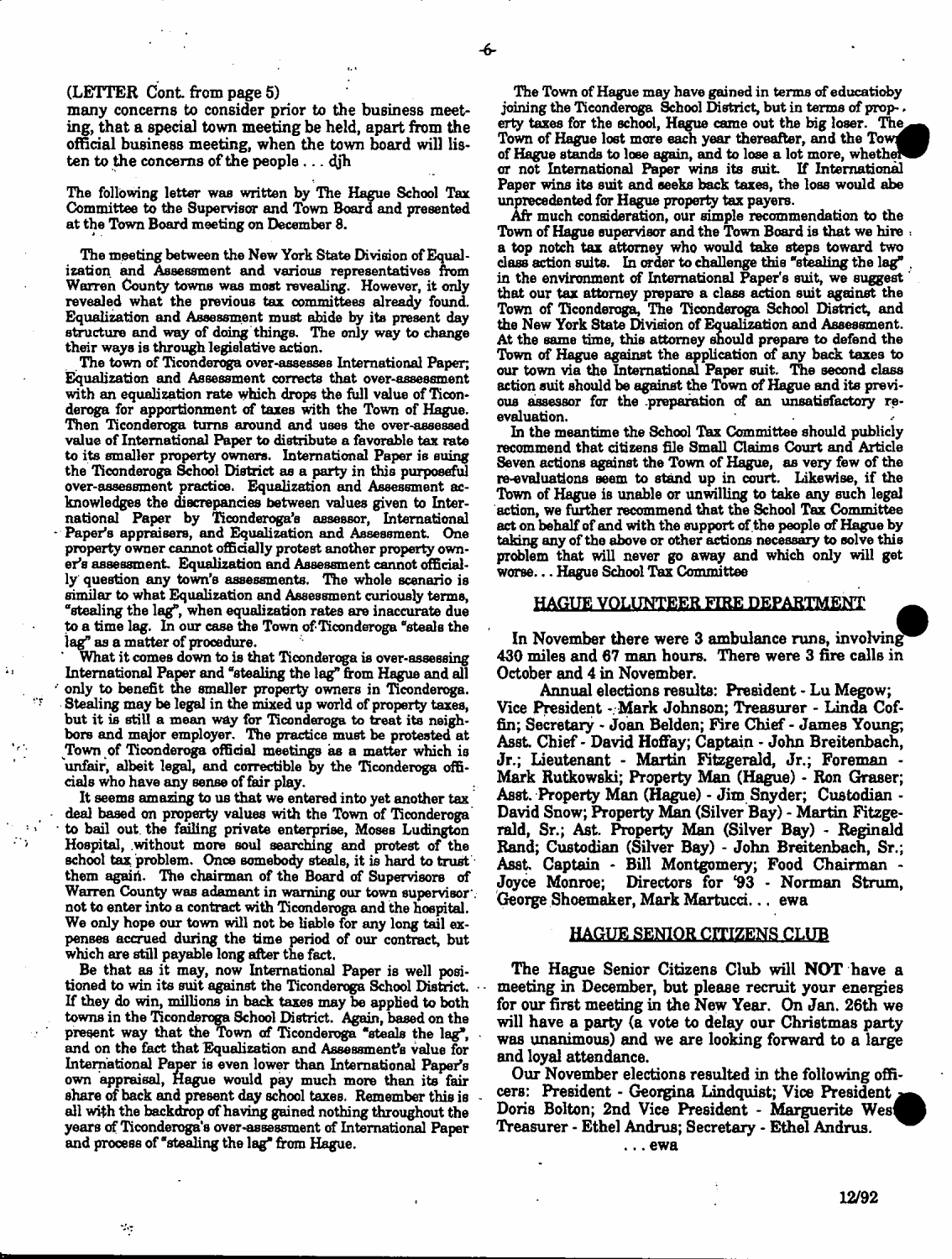### SOUNDINGS

DIED - Robert Wilson Keller, Bronxville, NY, son of Ruth Bobnet Jenkins, West Wellington and Silver Bay, in October. Besides his mother he is survived by his sister Jean K Miller and 3 nieces and a nephew.

DIED - Doris A. King, 82, in Menlo Park, CA on Nov. 25. A former resident of Silver Bay , she is survived by daughter Edith Bartlett, son David, both of California, 10 grandchildren, 13 great-grandchildren and 2 greatgreat grandchildren.

DIED - Howard (Spike) Barnett, 80, native and longtime resident of Hague, on December 20 in Lake Mary, FL. Surviving are his son Peter, two grandsons and two sisters.

Last month we reported the death of Kenneth Engler, Sr. in Summit, NJ. We neglected to include the name of his widow, Kathryn in the list of survivors. We deeply regret this omission.

MARRIED - Peter Belden, son of Mr. & Mrs. Paul Belden Sr., Graphite, to Kelly Garafalo, Stottville, NY on July 5,1992. Peter and Kelly now reside in Stottville.

# FIRST QUARTER ACHIEVEMENT ROLL FOR **TICQNPERQGA MIDDLE SCHOOL**

The following Hague students attending Ticonderoga Middle School were recognized for their achievement on the first quarter marking period at Ticonderoga Middle School:

MEUSSA BRUNET, MICHELLE DeFRANCO, DAVID FITZGERALD, JESSICA FRASIER, LINDSAY FRASI-ER JAMES GIRARD, KARAJOHN JOHNSON, CHRIS-TINE LAWRENCE, CARYL MAY, TRACY SCHLOGL, BRITTANY STULL.

CONGRATULATIONS TO ALL OF YOU!

#### TI ELKS ANNOUNCES.SCHOLARSHIP PROGRAM

Ticonderoga Lodge #1494 announces the arrival of the 1993 round of Elks National Foundation and NYS Elks "Most Valuable Student" Scholarships. The Elks National Foundation is the largest scholarship granting program in the country, behind the federal government.

The Ticonderoga Lodge accepts scholarships from students in the Ti, Moriah, Schroon Lake and Crown Pt. school districts. Applications have been sent to all area guidance counselors.

The NYS Elks Scholarship program is for top students who are sons or daughters of Elks. The National Foundation Scholarships are for any talented and deserving students. Special scholarships are available to sons or daughters of deceased Elks. Contact Mr. Bill Connors at 585-7177 for information.

#### PLANETARIUM SCHEDULE

The next program at the Ticonderoga High School planetarium will be held on January 13, entitled "Winter Stargazers Show". The program will be begin at 7:30PM. There is a \$1.00 donation per person.

## CHRISTMAS SHOPPING

Are you looking for that unique Christmas gift? Here is a thought for you. Why not give that hard-tobuy for person a piece of history in the form of the Pictorial History Book of the Silver Bay Association. The book is hardcovered and contains oyer two hundred reproductions of antique photographs covering the period from the early years of the Silver Bay Hotel to 1935. The pictures are collected in seven chapters - Wilson/ Paine Era, Campus Grounds and Buildings, General Activities, Special Occasions, Groups and Conferences, the Emps, and the Silver Bay School. Chapter introductions were written by Mark Johnson. Cost of the book is \$50 plus \$3.50 tax. Shipping, if desired is \$5.00 additional. The books may be purchased at the Silver Bay Association office (543-8833).

Ed • I have just had an opportunity to preview this book recently. A lot of TLC went into the preparation of this book. Wonderful history of Silver Bay Assoc.!

#### FRIENDS OF MOSES LUDINGTON HOSPITAL

Friends of Moses-Ludington Hospital is a not-forprofit task force of individuals organized solely to support the hospital and community health care needs. These individuals are involved as private, concerned citizens. The group encompasses a wide variety of people with different skills, talents, interests and abilities. With a recognized common goal this diverse group of people has unified to accomplish a difficult but positive and rewarding task. A number of people from Hague have taken leadership in this effort. The steering committee includes William Brennan, Chair, Charles Parlin, Richard Frasier, Chair of the Contract Negotiation/ Reorganization Committee, Mark Johnson, Chair of Fund Raising, and John Breitenbach, Jr.

The Fund Raising Committee includes Dottie Henry and Wendy Serbent of Hague. A general fundraising letter is being prepared for a mailing toward the end of the year. The Committee has also developed an interpretive brochure about the work of the hospital and a case statement for major donors. Other members of the Committee are working on a number of fund raising activities for the coming year. The goal of fund raising is to generate approximately \$500,000 per year over the next three years and to create a program of giving which will continue in the future.

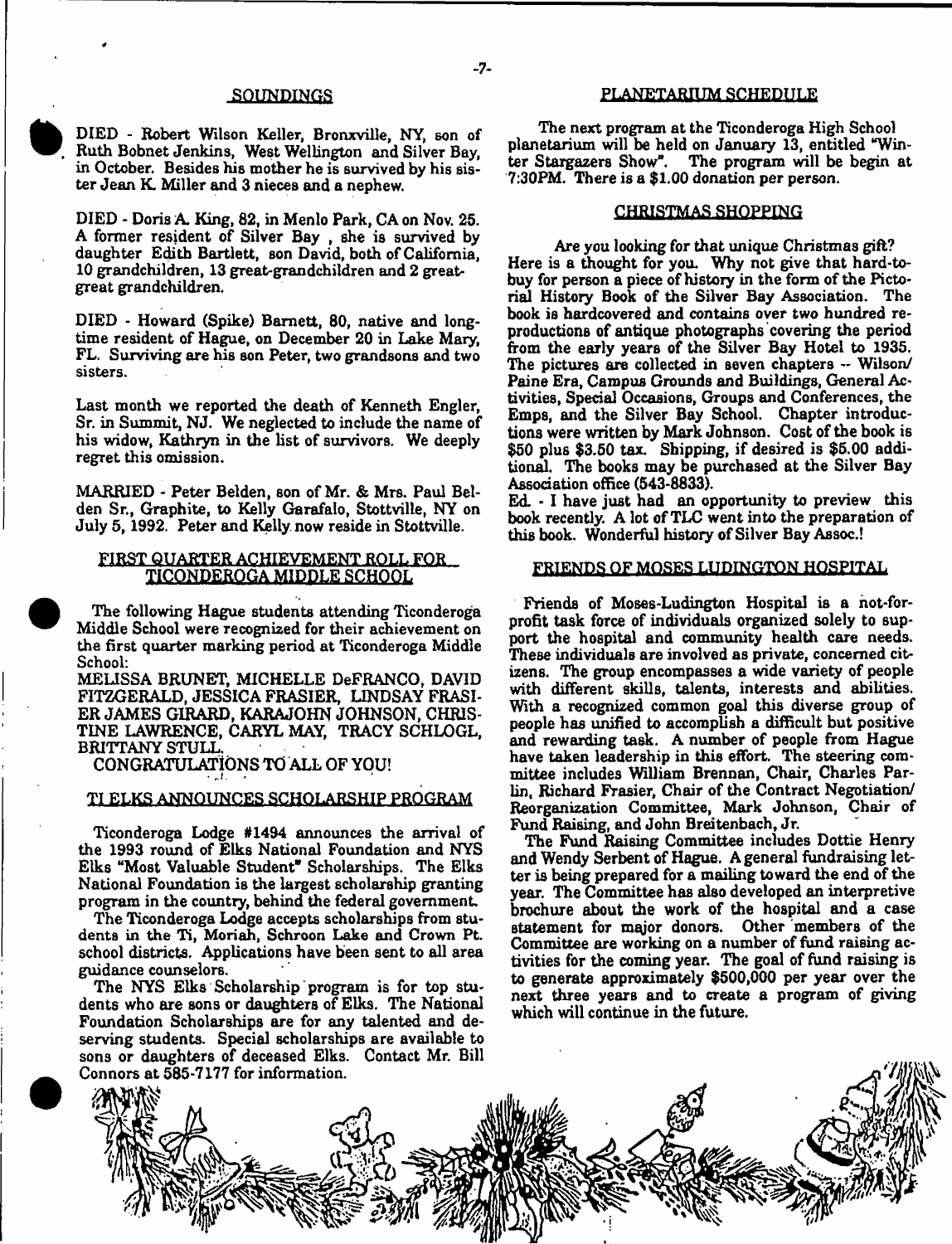#### **NATURE NEWS** Laura Meade

During the Christmas season almost every home has a decorated evergreen tree under which gifts are placed. Sometimes "Santa" puts the presents there on Christmas Eve and, in some homes, the decorated boxes appear days or weeks before Christmas Day. These evergreen trees (or conifers as they are known to scientists) are cone-bearing trees with needles that stay green year-round. A conifer needle is really a leaf. Conifers are perfectly designed to survive in a stressful environment because the exterior of the needles is waxy so that moisture loss can be reduced when roots are unable to absorb water due to frozen ground. Hence the reason why conifers are preferred for Christmas trees.

Conifers are the most numerous and widespread gyranosperms. There are 550 species worldwide. Most are trees of cooler climates, found either at high altitudes or in high-latitude zones, where they are the dominant species. All have branches emerging in .whorls from the central trunk.

In Hague there are many conifers. Most in number are the large, eastern white pines seen on the mountain slopes, roadside woodlands and islands. Also, one sees many hemlocks, white cedars and red cedars. Occasionally there is a red pine, red spruce, balsam fir or tamarack. Some blue spruces and Scotch pines have been planted to enhance landscaping. Rarely one will see a pitch pine which is a conifer germinated only by fire. (There are seven at the entrance of Paine Hall at the Silver Bay Association and some on every island in the Town of Hague). I know of only <u>one</u> white spruce hidden in the forest off the trail to Springhil! Pond.

Some characteristics of these conifers are:

\* Eastern white pine has 5 long needles in a bundle and has large cones.

Red pine has 2 long needles in a bundle and mediumsized cones.

Pitch pine has 3 long needles in a bundle and is germinated only by fire.

Scotch pine has 2 very sharp needles in a bundle and is excellent as a Christmas tree.

Spruce needles are four-angled and are on pegs so twigs feel rough.

Balsam fir needles are flat and do not roll easily between fingers. It has cones that stand straight up,

The small, flat needles of hemlock quickly drop after it is cut It has small cones.

\* Tamarack needles are clustered in large numbers into tufts on woody spurs. Tamarack is the only conifer whose needles turn golden and shed in autumn.

Cedars have small scale-like needles overlaid like shingles on the bough. Cedars have small cones.

Can you find a tall blue spruce.m Hague hamlet? Or two matching slender white cedars next to a building at Silver Bay Association? Where is there a tamarack close to the edge of the West Hague Rd? What conifers have been planted near the Hague Community Center? Who can "discover" a pitch pine?  $\mathbb{R}^n$ 

**7***wish us a d d 'World as hind as a child can ima*- *£ine it." . (Dorothy 'Thompson*

# . WHAT ABOUT SONAR REGISTRATION? *Q*

What is stalling state Department of Environmental Conservation (DEC) action to register SONAR? The state Dept, of Health (DOH) has made a determination that SONAR can safely be used within existing drinking water quality standards. This should have cleared the way for a positive decision. However DEC has been silent to date.

At press time, LGA is calling on DEC Commissioner Thomas Jorling, State Senator Ronald Stafford and Gov. Mario Cuomo to end DEC's stalling on this vital issue. "No more delays, no more fabrications. Register SONAR today,<sup>3</sup>.. L.G.A. News Nov/Dec 1992



#### **KEEPING DOCKS CLEAR OF ICE**

It is becoming standard practice for Lake George dock owners to operate ice eaters in winter. Many LGA members have expressed serious concern about the risks to people using Lake George when ice eaters prevent large areas of the lake from freezing normally.

This fall the LGA appointed a special task force to look into just what is the best way to lessen such problems. The task force's detailed report, "Ice Eaters and Alternatives" is available at the LGA Center, Luzerne Road, Lake George 12845.

#### BOARD OF EDUCATION MEETS IN HAGUE

For a second time the Ticonderoga Board of Education brought its meeting to the Community Building in Hague for the benefit of Hague citizens who find it difficult to get to the metings in Ticonderoga.

,A major concern of some of the Hague parents was the time their children must spend in a bus during a school day. It seemed particularly applicable to kindergartners. The School Board will look into this matter and see what, if anything, can be done to solve this problem.

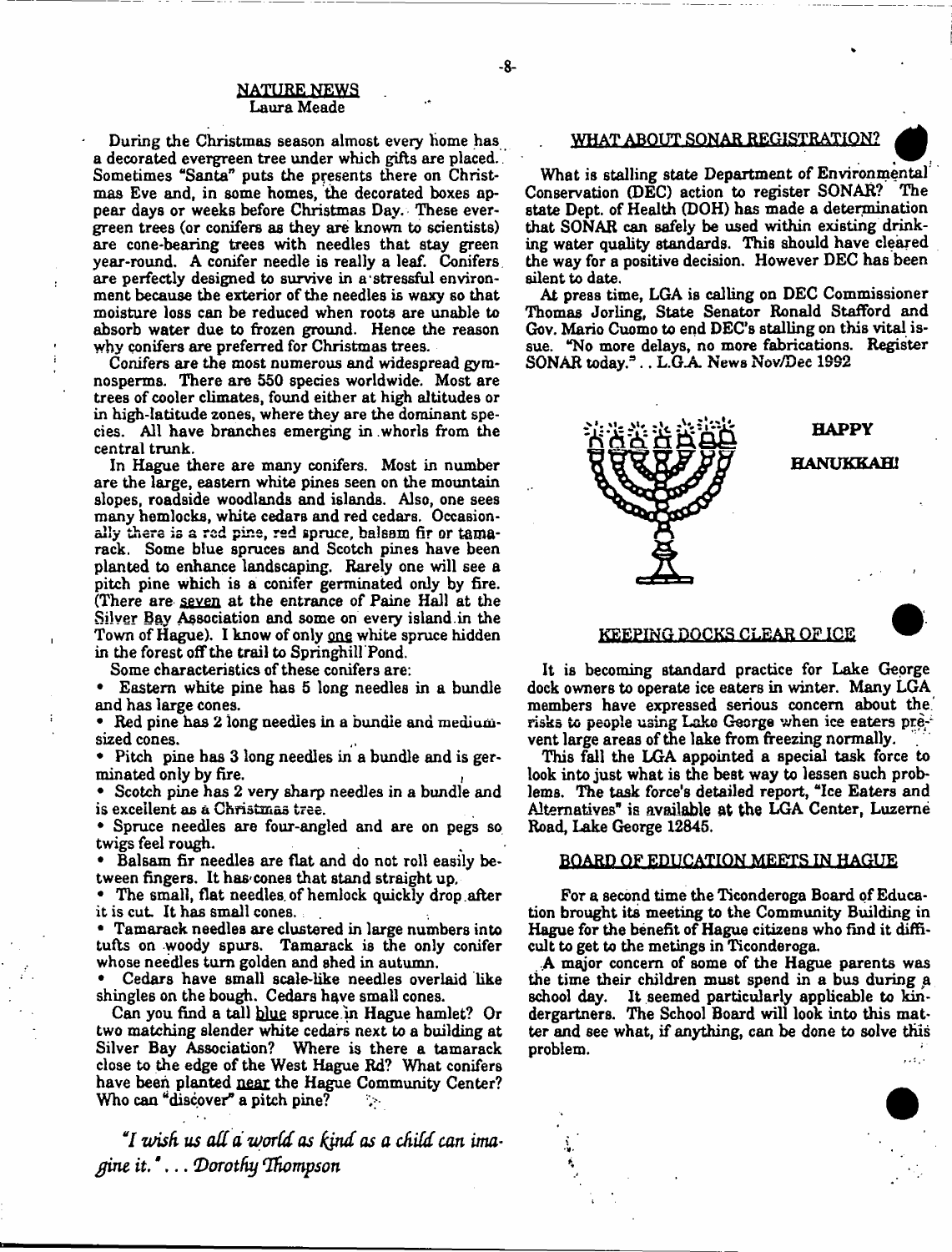# ENVIRONMENTAL AWARENESS WINTER WEEK ENDS

## What is a Winter Weekend?

Nature hikes on snowshoes and/or cross country skiing, a visit to a deer yard, ice fishing, learning winter woods lore and safety, meeting new friends and old and enjoying the heat of a wood burning stove.

**Location** 

4-H Camp Sacandaga, Speculator, NY where participants stay in the winterized Seabee Lodge.

**Time** 

10AM Saturday to 3PM Sunday

**Cost** 

A \$**10.00** deposit must be paid at the time.participants pre-register. \$5.00 of the deposit will be retuirned to those who participate. No money will be returned to those who do not participate. Participants bring their own food.

## Transportation

This is the parent's responsibility. Car pooling with other parents is strongly encouraged

**Chaperones** 

The trips are well chaperoned and led by an experienced Adirondack Guide and a certified Emergency Medical Technician. Adults who would like to assist are welcomed.

How to sign up and for further information!!

Contact the Cornell Coop. Ext. of Warren County office, HCR 02, Box 22B, Warrensburg, NY 12285 (623- 3291 or 668-4881) NOW as there is a participation limit

9-11 year olds

14-19 year olds Feb 20-21

You do not need to be a member of the 4-H Club to

# MAGAZINE RECYCLING DROP O FF DATES

The town of Hague will be collecting magazines for recycling at the Community Center on Dec. l£ through the 20th

# ACCEPTABLE. ITEMS;

- Magazines and
- advertising inserts
- Envelopes
- School & office paper
- (all colors)
- Non metallic wrapping
- NCR paper (carbonless forms)

#### UNACCEPTABLE ITEMS:

- Newsprint (Use regular
- Hague recycling program)
- Box board

envelopes

- Carbon paper • Foam, padded or bubble
- Corrugated Board (Use

• Catalogues Sweepstakes forms • Junk mail • Text books (covers removed) • Real estate brochures

- reg. Hague recy. prog.)
- Telephone books • Blueprint paper
- 
- Plastics
- Photographs

DON'T FORGET THE RABIES CLINIC ON DEC 16 FROM 6~7:30PM IN TOWN SHED. \$5.00 FEE IF POSSIBLE.

MEALS ON WHEELS is off to a good start. There are 6 participants in the town of Hague and to date 10 volunteers who pick up the food at the Meal Site in Ticonderoga (it comes from Elizabethtown) and deliver it before 12 noon. If you would like to volunteer for this 543-6441 *jfym*1